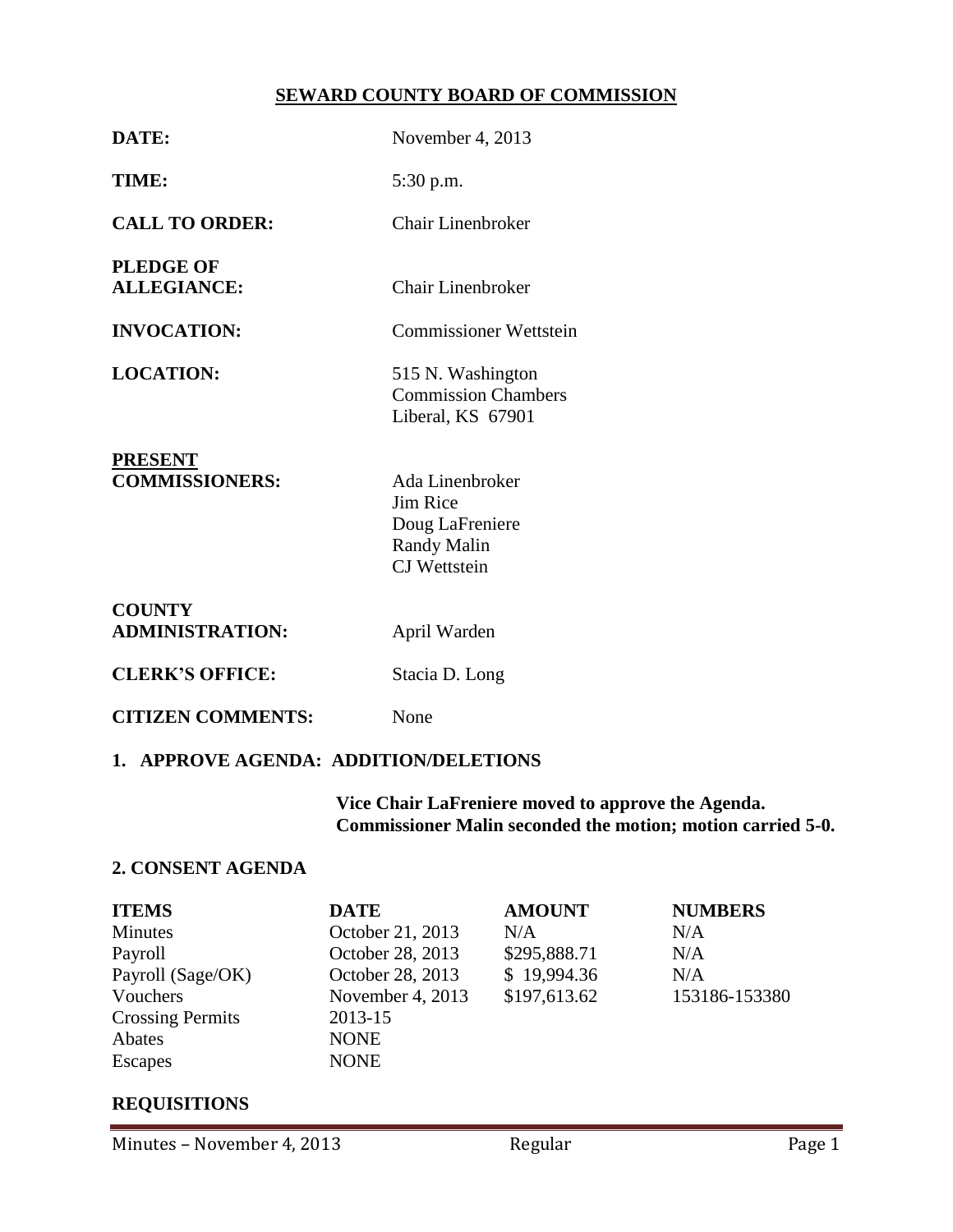| <b>DEPARTMENT</b> | <b>ITEM</b>        | <b>VENDOR</b>  | <b>AMOUNT</b> | <b>LINE ITEM</b>  |
|-------------------|--------------------|----------------|---------------|-------------------|
| County Tech       | 1 Desktop Computer | Paragon        | \$1,228.00    | $3-100-31166-250$ |
| General           | 120 cases of copy  | Liberal Office | \$6,695.00    | 3-100-35000-271   |
| Courthouse        | paper 10 cases of  | Machines       |               |                   |
|                   | drilled            |                |               |                   |

**Vice Chair LaFreniere moved to amend the minutes of the last meeting to correct dollar amounts in the Landfill/Waste Hauling purchase motion and to approve the agenda as presented. The motion shall be corrected to read; Rolloffs and Side Loads will be purchased from Downing Sales in Missouri and coming from Durant, Oklahoma. 15 Rolloffs at \$62,708.00, 72 Side Loads at \$33,416.00, 2 Mack Trucks at \$114,865.00 per truck for a total of \$229,730.00 from Custom Truck & Equipment and 2 Trash Bodies at \$75,000.00 per body for a total of \$150,000.00 from SEC. Commissioner Malin seconded the motion; motion carried 5-0.**

#### **3. NEW EMPLOYEES**

None present.

### **4. REDISTRICTING**

Redistricting has not occurred or been required since the establishment of the five commission districts in 1991. K.S.A.19- 204 allows for the review, rearrangement and or alteration of Commission Districts to ensure compact and equal population within each district. The most recent population figures available from the U.S. Bureau of the Census are used to determine redistricting.

The Commissioners have determined from review of the records with the County Clerk that the Commission Districts are not as compact and equal in population as they should be.

Crystal Clemens, Deputy County Clerk/Election Official along with GIS Director, Lisa Olson worked to move precinct lines to provide equal population between the Commission Districts. A Resolution including precinct descriptions and maps were presented to the Commission.

Clemens, requested approval of Resolution 2013-12, a resolution describing the five member commission districts and precinct boundaries. She advised that upon publication in the Official County Newspaper, districts will be updated in the Election Voter Information System (ELVIS) and new notice of disposition cards will be mailed to voters whose ward and precinct changed. The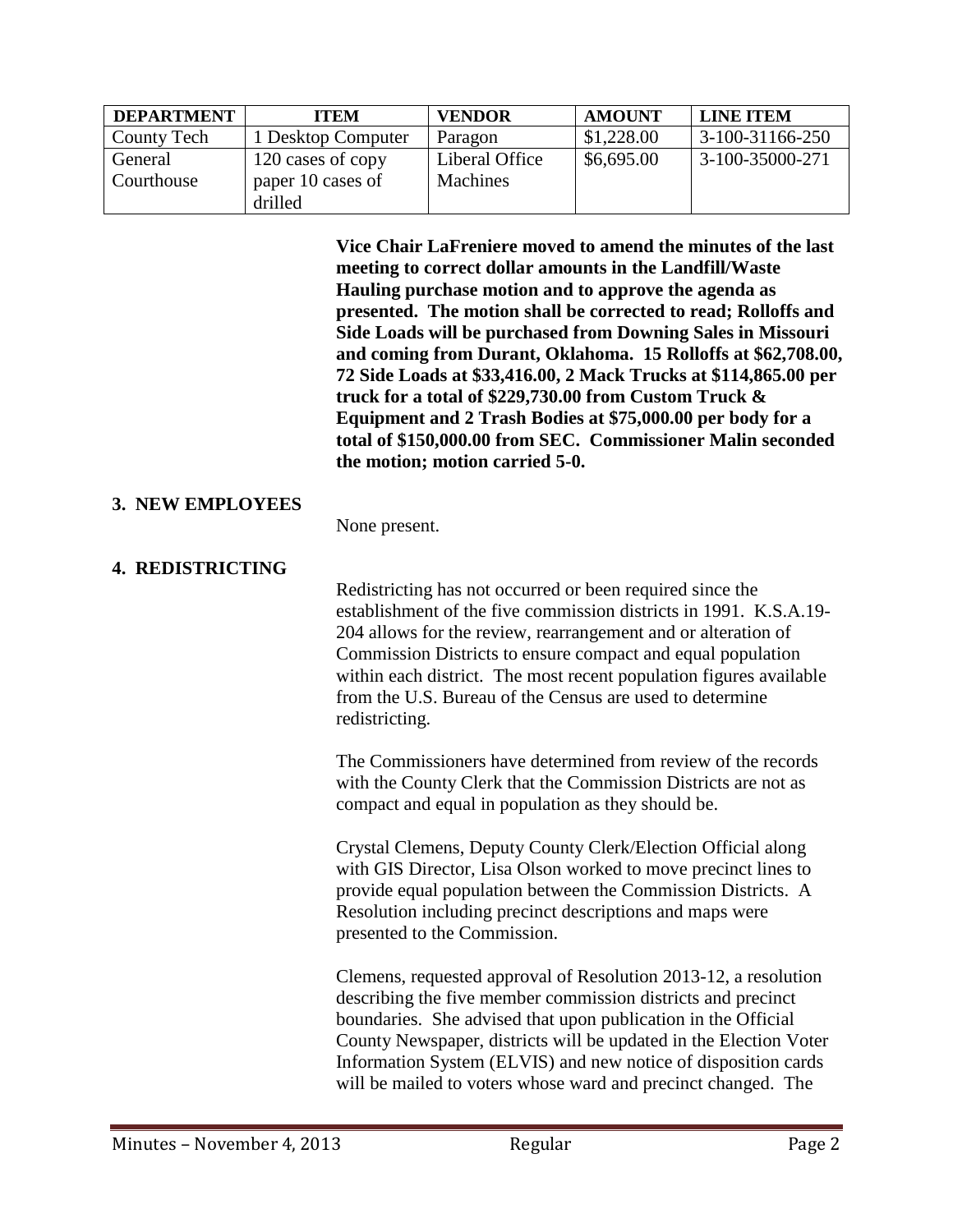resolution and maps will be forwarded to the Secretary of State for final approval.

**Commissioner Wettstein moved to approve Resolution 2013-12 as presented. Commissioner Rice seconded the motion; motion carried 5-0.**

**To see Resolution 2013-12 in its entirety, see page 5.**

#### **5. OUTSTANDING CHECKS**

#### **Treasurer**

The County Treasurer's office requested permission to write off outstanding checks from 2010 totaling \$2,366.03 and 2011 totaling \$1,278.50. These checks will be paid back in to the General Fund.

**Commissioner Rice moved to allow the Treasurer's office to write off the checks as listed for 2010 and 2011. Commissioner Malin seconded the motion; motion carried 5-0.**

#### **6. COOPER CLARK FOUNDATION GRANT EMS**

John Ralston, EMS Director advised the Commission that a grant in the amount of \$18,700 had been approved from The Cooper-Clark Foundation. The grant is to purchase a Modified Polaris Vehicle to manage EMS needs during special events and other planned and unplanned responses of high crowd density. Ralston advised that the purchase would be made by the EMS Department and then reimbursed by the Foundation.

**Commissioner Wettstein moved to allow the purchase of a retrofitted 2012 Crew Cab Polaris ATV, in the amount of \$18,700.00 with the funds to be reimbursed by the Cooper Clark Foundation Grant that has been approved. Commissioner Malin seconded the motion; motion carried 5-0.**

### **7. DIRECT DIGITAL CONTROL SYSTEM PROVIDED C & C Group**

April Warden, County Administrator requested approval an annual Service Agreement with C  $&$  C Group in the amount of \$6,820.00. She advised that it is an annual contract to provide Direct Digital Control System Support for the heating and air system at the Seward County Courthouse.

Vice Chair LaFreniere requested that future requests include a record of use for the year.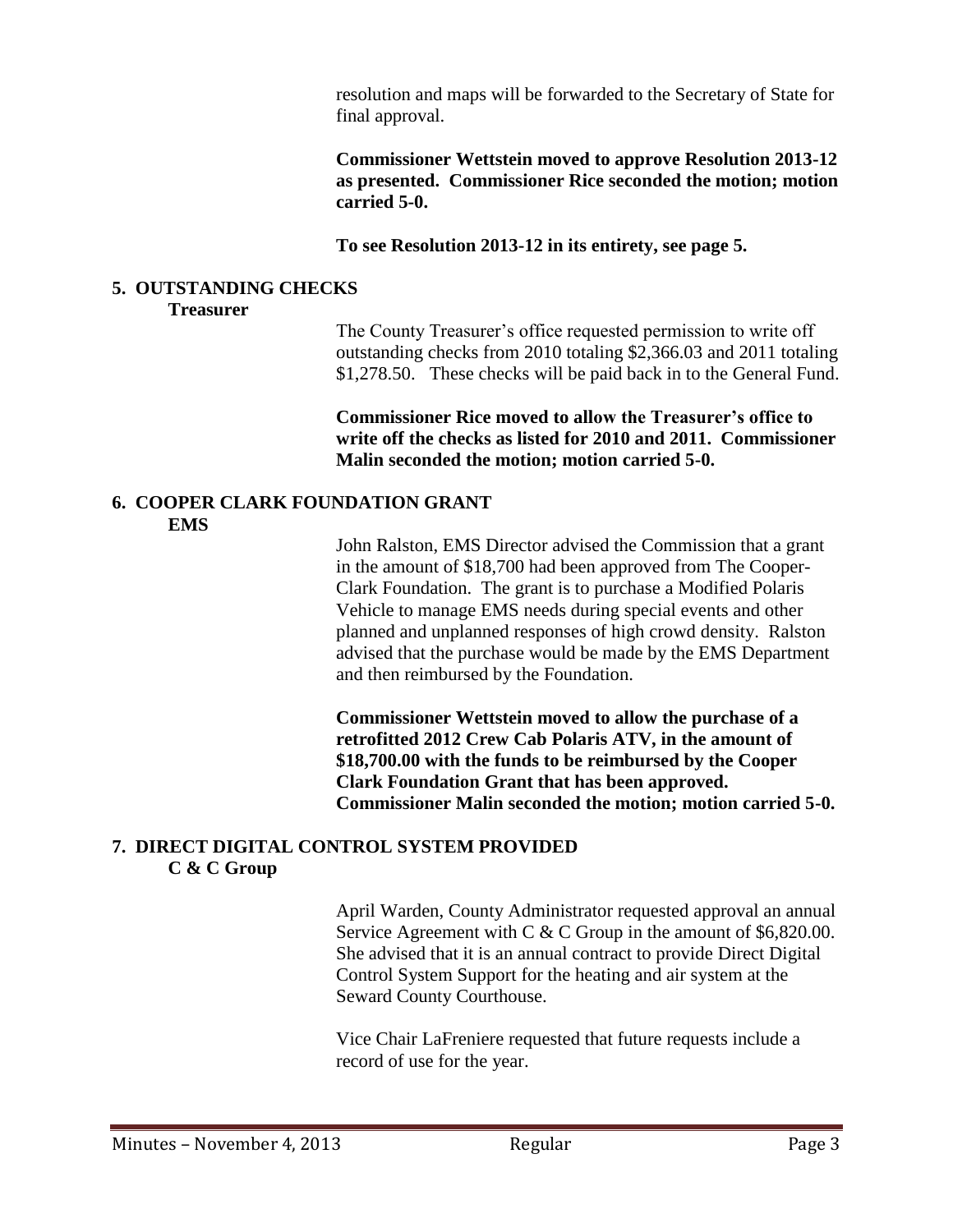**Commissioner Wettstein moved to renew the agreement with C&C Group in the amount of \$6,820.00 to come from County Building Fund. Commissioner Malin seconded the motion; motion carried 5-0.**

#### **8. ADMINISTRATION COMMENTS**

April Warden, County Administrator, presented an update to the Commission.

#### **9. COMMISSION COMMENTS**

Each of the commissioners had an opportunity to report on liaison meetings they had attended during the last two weeks.

#### **10. WAIVER REQUEST**

#### **X-Treme Fitness Crystal Curry**

Crystal Curry with X-Treme Fitness requested a waiver of the KDHE Public Water Supply Requirements for her business located at 2630 N Kansas. The building is owned by Cliff Abbott. There was much discussion on this item and it was determined that the County does not have authority to grant a waiver as it is also a State Requirement.

A request was made to invite a representative from the State as well as Ms. Curry, Mr. Abbott and Marcie Weatherly Planning & Zoning Director to attend the next meeting to see if a resolution can be reached.

This item was tabled till the meeting on November 18, 2013.

#### **11. SUGGESTION CARDS**

There were no suggestion cards.

#### **ADJOURN Commissioner Rice moved to adjourn. Commissioner Malin seconded the motion; motion carried 5-0.**

The meeting adjourned at 6:55 p.m.

Ada Linenbroker, Chairperson Stacia D. Long Seward County Commission<br>
Seward County Clerk

 $\overline{a}$ 

Minutes – November 4, 2013 Regular Regular Page 4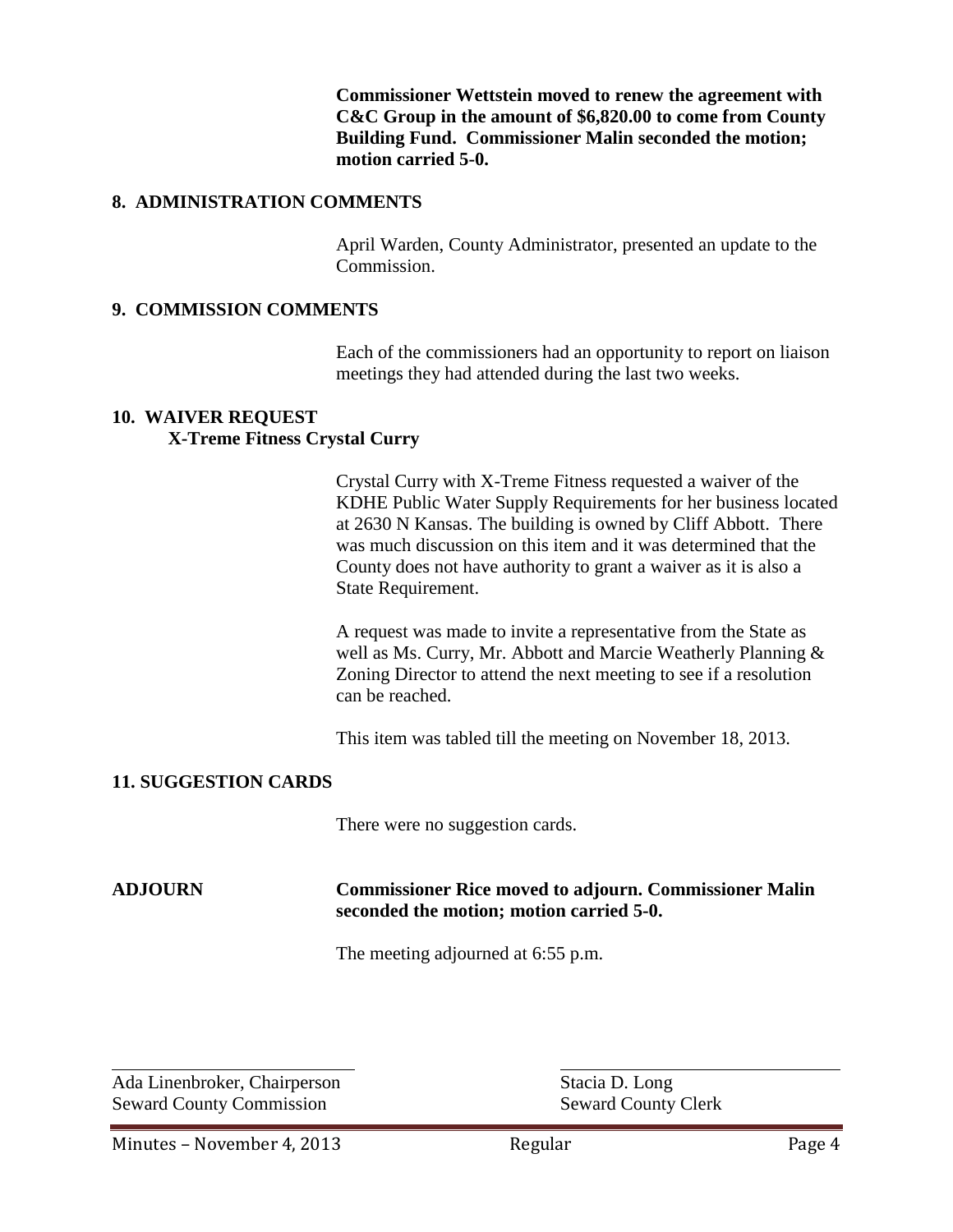#### **RESOLUTION NO. 2013-12 REDISTRICTING OF COMMISSION DISTRICTS**

**WHEREAS**, on the  $4<sup>th</sup>$  day of November, 2013, at a duly assembled meeting of the Board of County Commissioners of Seward County, Kansas, members being present, Jim Rice, Ada Linenbroker, CJ Wettstein, Randy Malin, and Doug LaFreniere;

**WHEREAS**, the Commissioners have determined from the review of the records with the Seward County Clerk that the Commission Districts are not as compact and equal in population as they should be; and

**WHEREAS**, K.S.A. 19-204 provides for rearrangement and alteration of Commissioner Districts at least once every three (3) years; and

**WHEREAS**, the Commissioners have, in their judgment, determined the map of the City of Liberal and the County of Seward, Kansas, dated this date and signed by the Board of County Commissioners of Seward County, Kansas be declared the official commission district maps of Seward County, Kansas, in compliance with K.S.A. 19-204, dividing Seward County, Kansas into five County Commissioner Districts.

**NOW, THEREFORE BE IT RESOLVED,** that by the Board of County

Commissioners of Seward County, Kansas;

- 1. The descriptions of precinct boundaries shall be as described in attachment A Seward County Precinct Descriptions and as shown on the maps in attachment B.
- 2. The Commission Districts are hereby defined and established to include the following;

| <b>Commission District</b> | Commission         | Commission         | <b>Commission District</b> | <b>Commission District</b> |
|----------------------------|--------------------|--------------------|----------------------------|----------------------------|
|                            | District 2         | District 3         | 4                          | 5                          |
| Ward 3                     | Ward 1 Precinct 2  | Ward 1 Precinct 1  | Ward 2                     | Ward 6 Precinct 1          |
| Fargo Township 2           | Fargo Township 1   | Ward 1 Precinct 3  | Ward 4                     | Ward 6 Precinct 2          |
| Fargo Township 4           | Fargo Township 3   | Liberal Township 1 | Ward 5                     | Liberal Township 3         |
| <b>Kismet City</b>         | Liberal Township 5 |                    | Liberal Township 2         | Seward Township 2          |
| Liberal Township 4         |                    |                    | Seward Township 1          |                            |
| Seward Township 3          |                    |                    |                            |                            |

**BE IT FINALLY RESOLVED THAT** this resolution shall be effective upon publication in the official county newspaper.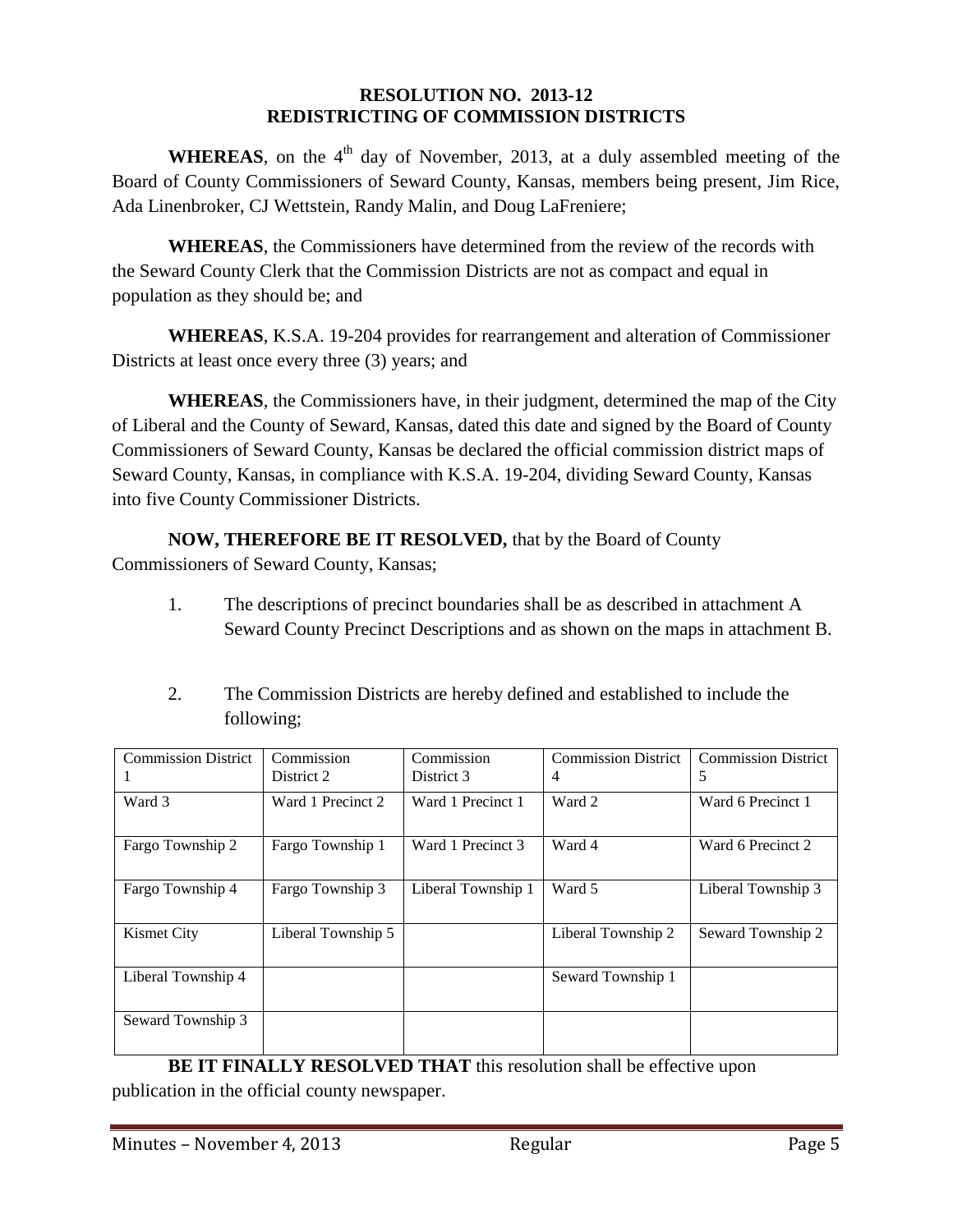Adopted this 4<sup>th</sup> day of November, 2013 by the Board of County Commissioners of Seward County, Kansas.

> Ada Linenbroker, Chair Seward County Board of Commissioners

\_\_\_\_\_\_\_\_\_\_\_\_\_\_\_\_\_\_\_\_\_\_\_\_\_\_\_\_\_\_\_\_\_\_\_

ATTEST:

Stacia D. Long, County Clerk

\_\_\_\_\_\_\_\_\_\_\_\_\_\_\_\_\_\_\_\_\_\_\_\_\_\_\_\_\_

**Attachment A**

**SEWARD COUNTY**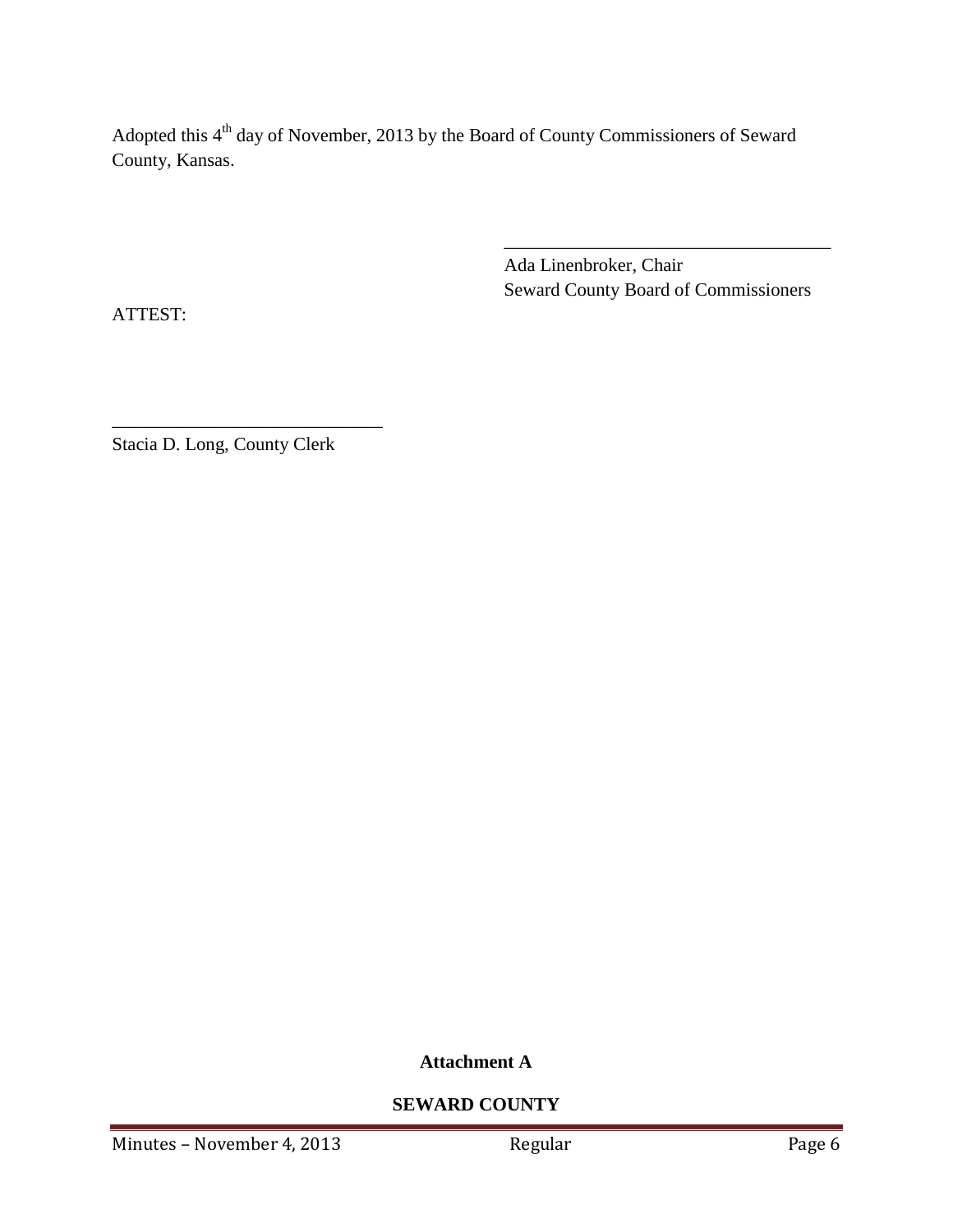### **PRECINCT BOUNDARY DESCRIPTIONS**

### **FARGO TOWNSHIP 1:**

Beginning at the southwest corner of Section 18-Township 35S-Range 32W (hereinafter sections are abbreviated using S-T-R) also being the intersection of Road M and Road 1 and also being at the Kansas/Oklahoma state line; then east 12 miles on the Kansas/Oklahoma state line, to the southeast corner of S13-T35S-R31W also being the Seward/Meade county line; then north on the Seward/Meade county line to a point at which it intersects the main channel of the Cimarron River ("the main channel of the Cimarron River" is hereinafter referred to as "the river"); then northwesterly on the river to a point at which it intersects US Highway 54 (hereinafter referred to as Hwy 54); then southwesterly on Hwy 54 to Arkalon Park Road; then south on Arkalon Park Road to Road 8; then east to a point at which Road 8 intersects Road R; then south four miles on Road R to Road 4; then west five miles on Road 4 to Road M; then south on Road M to the Point of Beginning (hereinafter referred to as the "POB"). Encompasses approximately 62.46 square miles.

### **FARGO TOWNSHIP 2:**

Beginning at the northwest corner of S24-T32S-R33W; then east one mile on the north section line of said Section 24 to Road 19; then east 12 miles on Road 19 to Road Y also being the Seward/Meade county line; then south on Road Y to a point at which it intersects Hwy 54; then southwesterly on Hwy 54 to a point at which it intersects the river; then follow the river northwesterly to a point at which it intersects the west line of S36-T32S-R33W; then north on the west section lines of S36-T32S-R33W, S25-T32S-R33W and S24-T32S-R33W to the POB. Excluding all that part of S4-T33S-R31W lying within the City of Kismet city limit boundary lines. Encompasses approximately 63.92 square miles.

# **FARGO TOWNSHIP 3:**

Beginning at a point on the east line of S25-T32S-R31W where Hwy 54 intersects the Seward/Meade county line; then south on the Seward/Meade county line to a point at which it intersects the river also being a point on the east section line of S36-T34S-R31W; then northwesterly on the river until it intersects Hwy 54; then northeasterly on Hwy 54 to the POB. Encompasses approximately 46.46 square miles.

#### **FARGO TOWNSHIP 4:**

Beginning at the southwest corner of S31-T34S-R32W also being the intersection of Road M and Road 4; then east five miles on Road 4 to Road R; then north four miles on Road R to a point at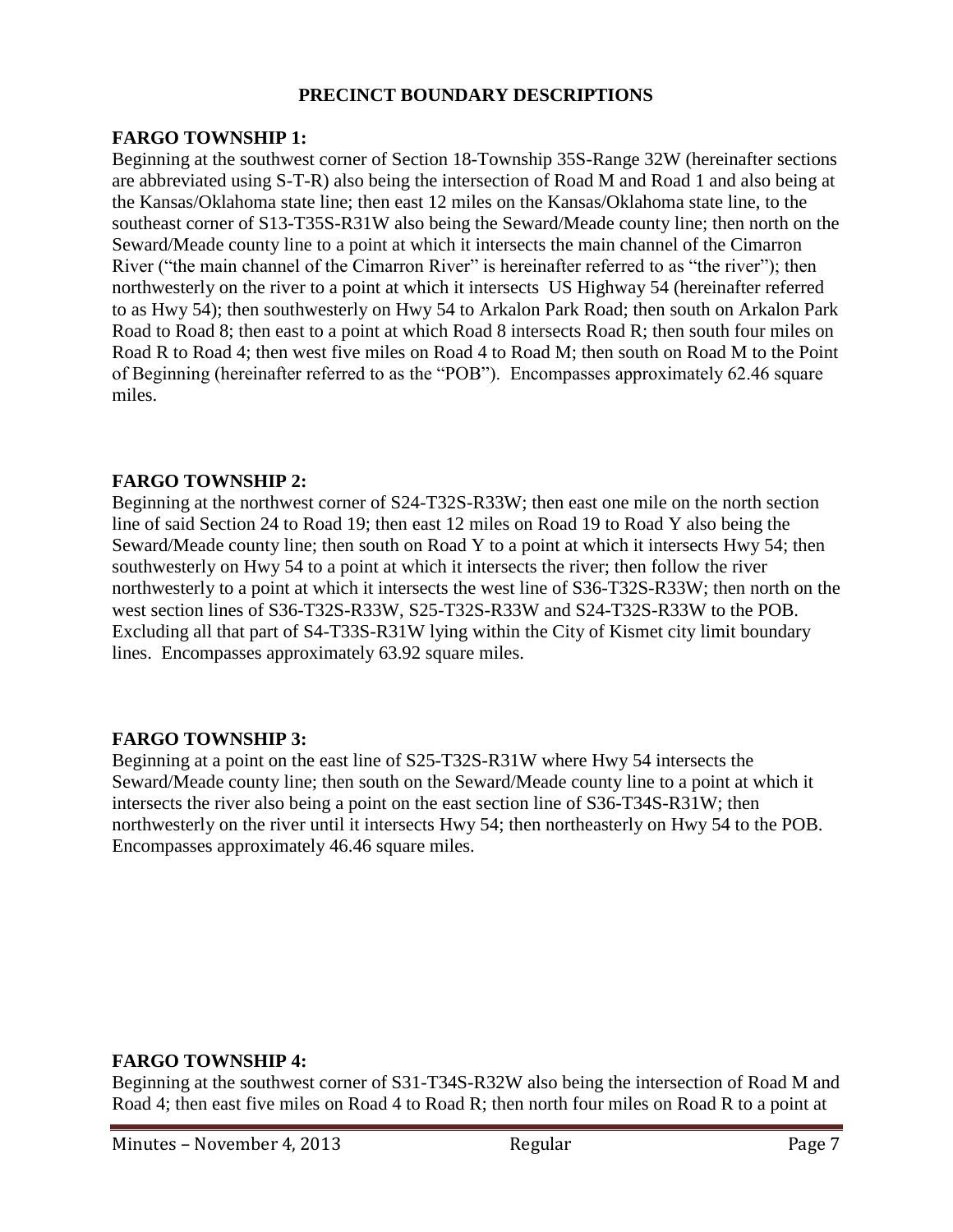which it intersects Road 8; then west on Road 8 to a point at which it intersects Arkalon Park Road; then north on Arkalon Park Road to a point at which it intersects Hwy 54; then northeasterly on Hwy 54 to a point at which it intersects the river; then northwesterly on the river to a point at which it intersects the west line of S36-T32S-R33W; then south on the west section lines of S36-T32S-R33W, S1-T33S-R33W, S12-T33S-R33W, S13-T33S-R33W and S24-T33S-R33W to the southwest corner of said Section 24 also being the intersection of Road L and Road 12; then south two miles on Road L to Road 10 also being the southwest corner of S36-T33S-R33W; then east one mile on the south section line of said Section 36 to the northwest corner of S6-T34S-R32W; then south one mile on the west section line of said Section 6 to the southwest corner of said Section 6 also being the intersection of Road M and Road 9; then south five miles on Road M to the POB. Encompasses approximately 47.53 square miles.

### **LIBERAL TOWNSHIP 1:**

Beginning at the southwest corner of S18-T35S-R34W also being the southwest corner of Seward County; then east on the south section lines of S18-T35S-R34W, S17-T35S-R34W, S16- T35S-R34W, and S15-T35S-R34W to a point at which the south section line of said Section 15 intersects Hwy 54; then northeasterly following Hwy 54 to a point at which it intersects the City of Liberal city limit line (hereinafter referred to as the "city limit line"); then follow the city limit line to the northeast corner of S35-T34S-R34W; then west one mile to the northwest corner of said Section 35; then north six miles on the east section lines of S27-T34S-R34W, S22-T34S-R34W, S15-T34S-R34W, S10-T34S-R34W, S3-T34S-R34W and S34-T33S-R34W to the northeast corner of said Section 34; then west one mile to the northwest corner of said Section 34 also being the intersection of Road D and Road 11; then north two miles on Road D to State Highway 51 (hereinafter referred to as Hwy 51); then west two miles on Hwy 51 to Road B; then north three and a half miles on Road B to the half section line of S32-T32S-R34W; then east two miles on the half section lines of said Section 32 and S33-T32S-R34W to a point at which the half section line intersects Road D; then north two and a half miles on Road D to the northeast corner of S21-T32S-R34W; then west one mile on the north section line to the northwest corner of said Section 21 also being the intersection of Road C and Road 19; then west two miles on Road 19 to Road A also being the west boundary line of Seward County; then south 18 miles on the west boundary line of Seward County to the POB. Encompasses approximately 62.84 square miles.

#### **LIBERAL TOWNSHIP 2:**

Beginning at the northwest corner of S22-T32S-R34W; then east on the north section lines of S22-T32S-R34W, S23-T32S-R34W, S24-T32S-R34W, S19-T32S-R33W, S20-T32S-R33W and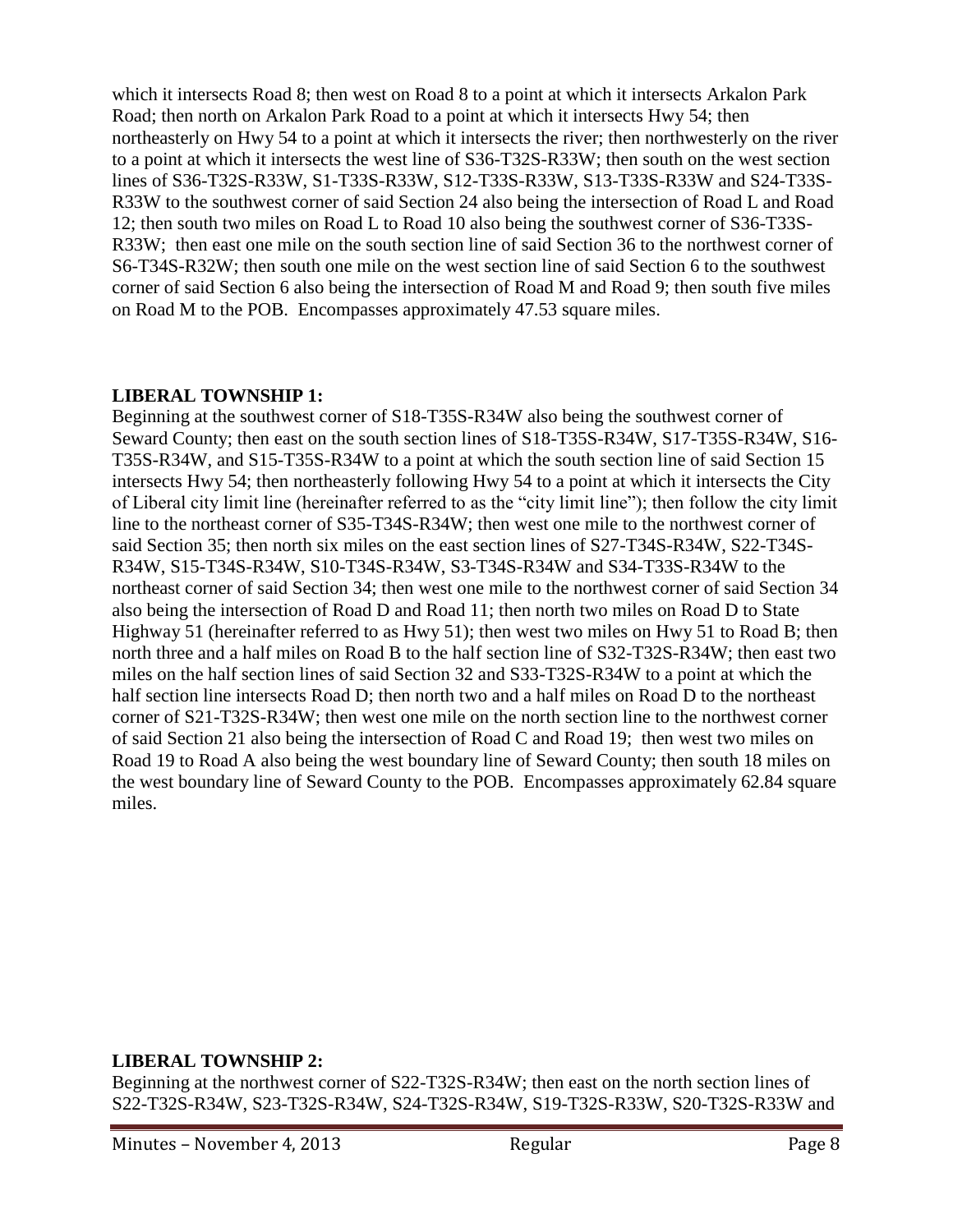S21-T32S-R33W to a point at which the north line of said Section 21 intersects Road I; then southwesterly on Road I to Road 16; then west one mile on Road 16 to the southwest corner of S32-T32S-R33W also being the intersection of Road H and Road 16; then south three miles on Road H to Hwy 51; then west one mile on Hwy 51 to Road G; then south two miles on Road G to Road 11; then east one mile on Road 11 to the northeast corner of S31-T33S-R33W; then south two miles on the east section lines of said Section 31 and S6-T34S-R33W to the southeast corner of said Section 6 also being the intersection of Road H and Road 9; then west one mile on Road 9 to Road G; then south two miles on Road G to Road 7; then east one mile on Road 7 to Road H; then south one mile on Road H to Road 6 also being the intersection of Road H and the city limit line; then follow the city limit line through S30-T34S-R33W and S25-T34S-R34W to the southwest corner of said Section 25 also being the intersection of Road F and Road 5; then west one mile on Road 5 to the southwest corner of S26-T34S-R34W; then north on the west section lines of S26-T34S-R34W, S23-T34S-R34W, S14-T34S-R34W, S11-T34S-R34W, S2- T34S-R34W and S35-T33S-R34W to the northwest corner of said Section 35 also being the intersection of Road E and Road 11; then west one mile on Road 11 to Road D; then north two miles on Road D to Hwy 51; then west two miles on Hwy 51 to Road B; then north three and a half miles on Road B to the half section line of S32-T32S-R34W; then east two miles on the half section lines of said Section 32 and S33-T32S-R34W to a point at which the half section line intersects Road D; then north two and a half miles on Road D to the POB. Encompasses approximately 56.01 square miles.

### **LIBERAL TOWNSHIP 3:**

Beginning at the intersection of Road 6 and Road H also being the intersection of the city limit line and Road H; then north one mile on Road H to Road 7; then west one mile on Road 7 to Road G; then north two miles on Road G to Road 9; then east one mile on Road 9 to Road H; then north two miles to the northwest corner of S32-T33S-R33W also being Road 11; then west one mile on Road 11 to Road G; then north two miles on Road G to Hwy 51; then east one mile on Hwy 51 to Road H; then north three miles on Road H to Road 16; then east one mile on Road 16 to Road I; then north on Road I to the intersection of Road I and the north line of S21-T32S-R33W; then east on the north section lines of S21-T32S-R33W, S22-T32S-R33W and S23- T32S-R33W to the northeast corner of said Section 23; then south 10 miles on the east section lines of S23-T32S-R33W, S26-T32S-R33W, S35-T32S-R33W, S2-T33S-R33W, S11-T33S-R33W, S14-T33S-R33W, S23-T33S-R33W, S26-T33S-R33W, S35-T33S-R33W and S2-T34S-R33W to the intersection of Road L and Road 9; then west three miles on Road 9 to U S Highway 83 (hereinafter referred to as Hwy 83); then south two miles on Hwy 83 to the northeast corner of S20-T34S-R33W; then south one mile on the east section line to the southeast corner of said Section 20 also being the intersection of the southeast corner of said Section 20 and the city limit line; then follow the city limit line to the POB. Encompasses approximately 43.32 square miles.

#### **LIBERAL TOWNSHIP 4:**

Beginning at the intersection of Kansas Avenue and a point on the north line of the city limits also being the southwest corner of S21-T34S-R33W; then north one mile on the section line to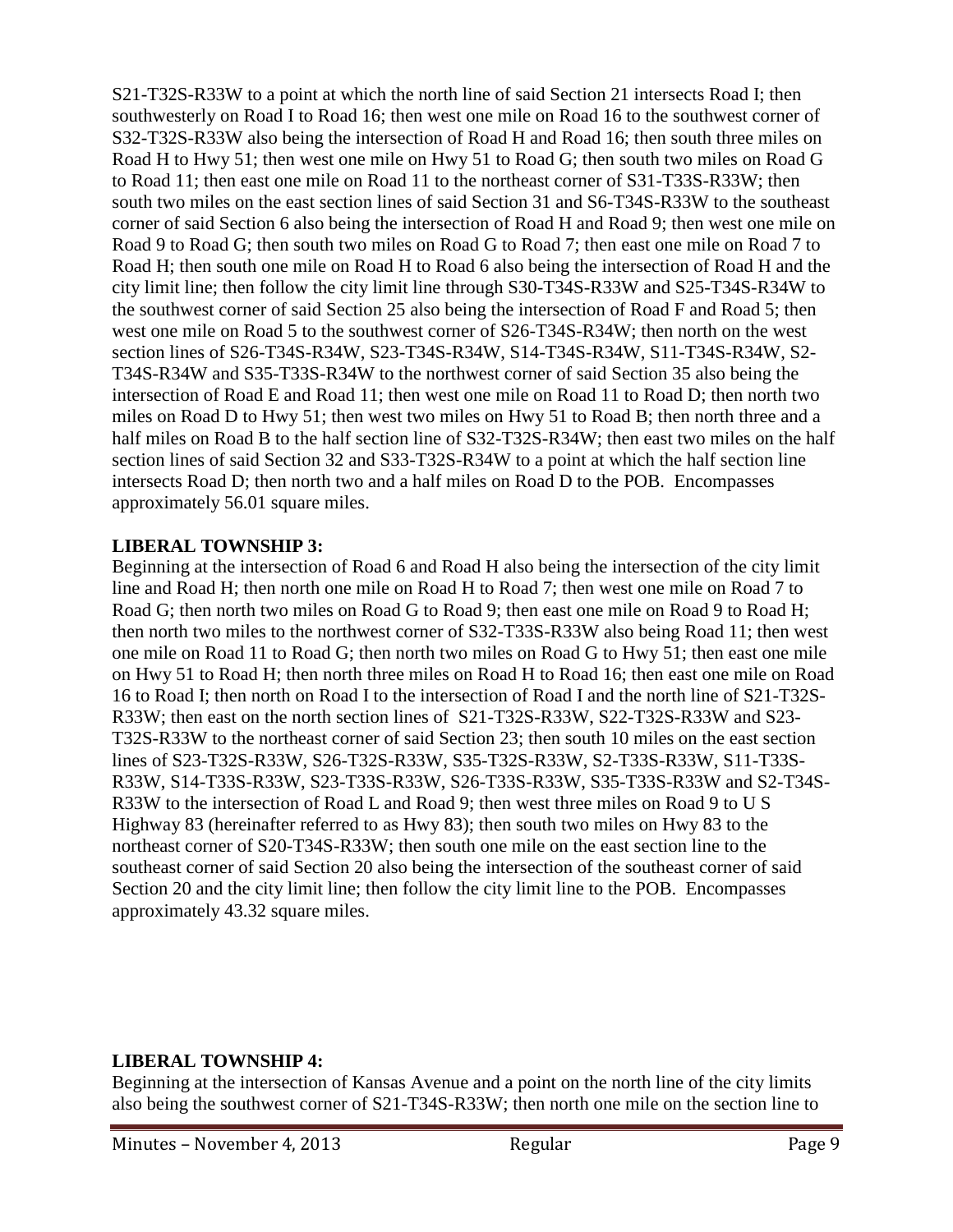the northwest corner of said Section 21 also being the intersection of U S Hwy 83 and Road 7; then north two miles on Hwy 83 to Road 9; then east three miles on Road 9 to Road L; then north one mile on Road L to the northwest corner of S1-T34S-R33W; then east on the north section line to the northeast corner of said Section 1; then south on the east section line to the southeast corner of said Section 1 also being the intersection of Road M and Road 9; then south five miles on Road M to Road 4; then west on Road 4 to a point at which Road 4 becomes Bluebell Road also being the intersection of Road 4, Bluebell Road and the city limit line; then northerly following the city limit line to the POB. Encompasses approximately 17.45 square miles.

### **LIBERAL TOWNSHIP 5:**

Beginning at the intersection of Road 4, Bluebell Road and the city limit line; then east on Road 4 to Road M; then south on Road M to the southeast corner of

S13-T35S-R33W also being the Kansas/Oklahoma state line; then west on the Kansas/Oklahoma state line to a point at which it intersects Hwy 54; then northeasterly on Hwy 54 to a point at which it intersects the city limit line; then easterly and southerly on the city limit line to the POB. Encompasses approximately 13.52 square miles.

### **LIBERAL TOWNSHIP EXCLAVE 1:**

All that part of the southeast quarter of the northeast quarter of S31-T34S-R33W commonly known as the Seward County Fairgrounds. Encompasses approximately 0.06 square miles.

# **LIBERAL TOWNSHIP EXCLAVE 2:**

The south 1768.78 feet of the southeast quarter of S28-T34S-R33W less beginning at the southeast corner of the southeast quarter; then west 500 feet; then north 575 feet; then east 500 feet; then south 575 feet to the POB. Encompasses approximately 0.16 square miles.

# **LIBERAL TOWNSHIP EXCLAVE 3:**

The north 884.39 feet of the southeast quarter of S28-T34S-R33W. Encompasses approximately 0.09 square miles.

#### **SEWARD TOWNSHIP 1:**

Beginning at a point on the west boundary line of Seward County also being the northwest corner of Seward County and the northwest corner of S6-T31S-R34W; then east on the north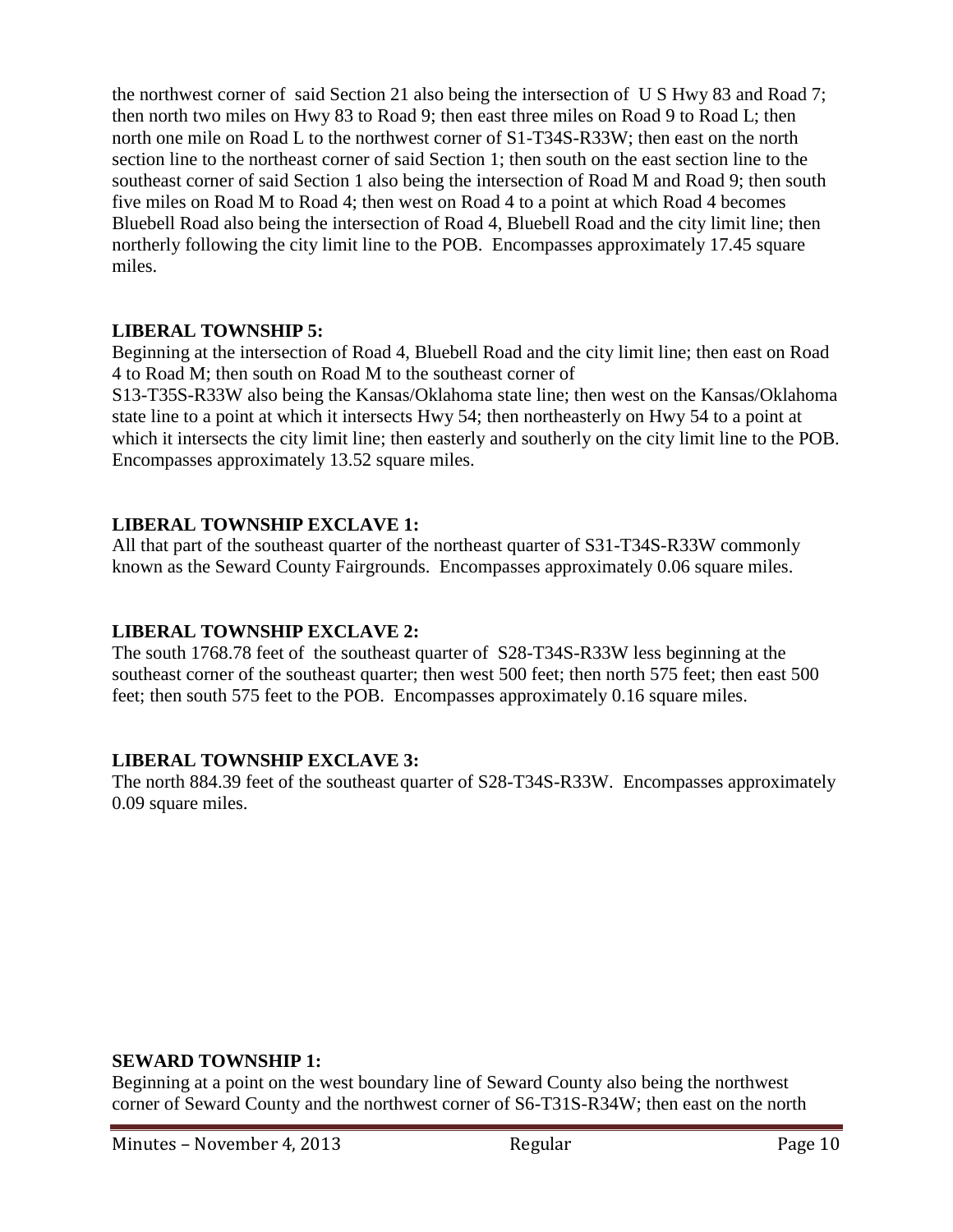section lines of S6-T31S-R34W, S5-T31S-R34W, S4-T31S-R34W, S3-T31S-R34W, S2-T31S-R34W, S1-T31S-R34W, S6-T31S-R33W and S5-T31S-R33W to the northeast corner of said Section 5 also being the intersection of Road I and Road 28; then south six miles on Road I to Road 22; then east one mile on Road 22 to Road J; then south two miles on Road J to Road 20 also being the northeast corner of S16-T32S-R33W; then south on the east section line of said Section 16 to a point at which it intersects Road I; then southwesterly on Road I to a point at which it intersects the south section line of S16-T32S-R33W; then west on the south section lines of S16-T32S-R33W, S17-T32S-R33W, S18-T32S-R33W, S13-T32S-R34W, S14-T32S-R34W, S15-T32S-R34W, S16-T32S-R34W, S17-T32S-R34W, S18-T32S-R34W to the southwest corner of said Section 18 also being the west boundary line of Seward County; then north nine miles on the west boundary line to the POB. Encompasses approximately 74.8 square miles.

# **SEWARD TOWNSHIP 2:**

Beginning at a point on the north boundary line of Seward County also being the northwest corner of S4-T31S-R33W; then east 11 miles on the north section lines of S4-T31S-R33W, S3- T31S-R33W, S2-T31S-R33W, S1-T31S-R33W , S6-T31S-R32W, S5-T31S-R32W, S4-T31S-R32W, S3-T31S-R32W, S2-T31S-R32W, S1-T31S-R32W and S6-T31S-R31W to the northeast corner of said Section 6 also being Road T; then south nine miles on Road T to Road 19; then west 10 miles on Road 19 to the southeast corner of S16-T32S-R33W; then west on the south section line of said Section 16 to a point at which it intersects Road I; then northeasterly on Road I to the northeast corner of said Section 16 also being the intersection of Road J and Road 20; then north two miles on Road J to Road 22; then west one mile on Road 22 to the southwest corner of S33-T31S-R33W; then north one mile on the west section line to the northwest corner of said Section 33 also being the intersection of Road I and Road 23; then north five miles on Road I to the POB. Encompasses approximately 95.02 square miles.

# **SEWARD TOWNSHIP 3:**

Beginning at a point on the north boundary line of Seward county also being the northwest corner of S5-T31S-R31W; then east five miles on the north section lines of S5-T31S-R31W, S4- T31S-R31W, S3-T31S-R31W, S2-T31S-R31W and S1-T31S-R31W to the northeast corner of said Section 1 also being the northeast corner of Seward County and a point on the Seward/Meade county line; then south nine miles on the Seward/Meade county line to Road 19; then west five miles on Road 19 to Road T; then north nine miles on Road T to the POB. Encompasses approximately 45.07 square miles.

# **LIBERAL CITY WARD 1 PRECINCT 1:**

Beginning at the intersection of Western Avenue and Ohio Street; then east on Ohio Street to the centerline of an alley between Webster Avenue and Clay Avenue; then south on the alley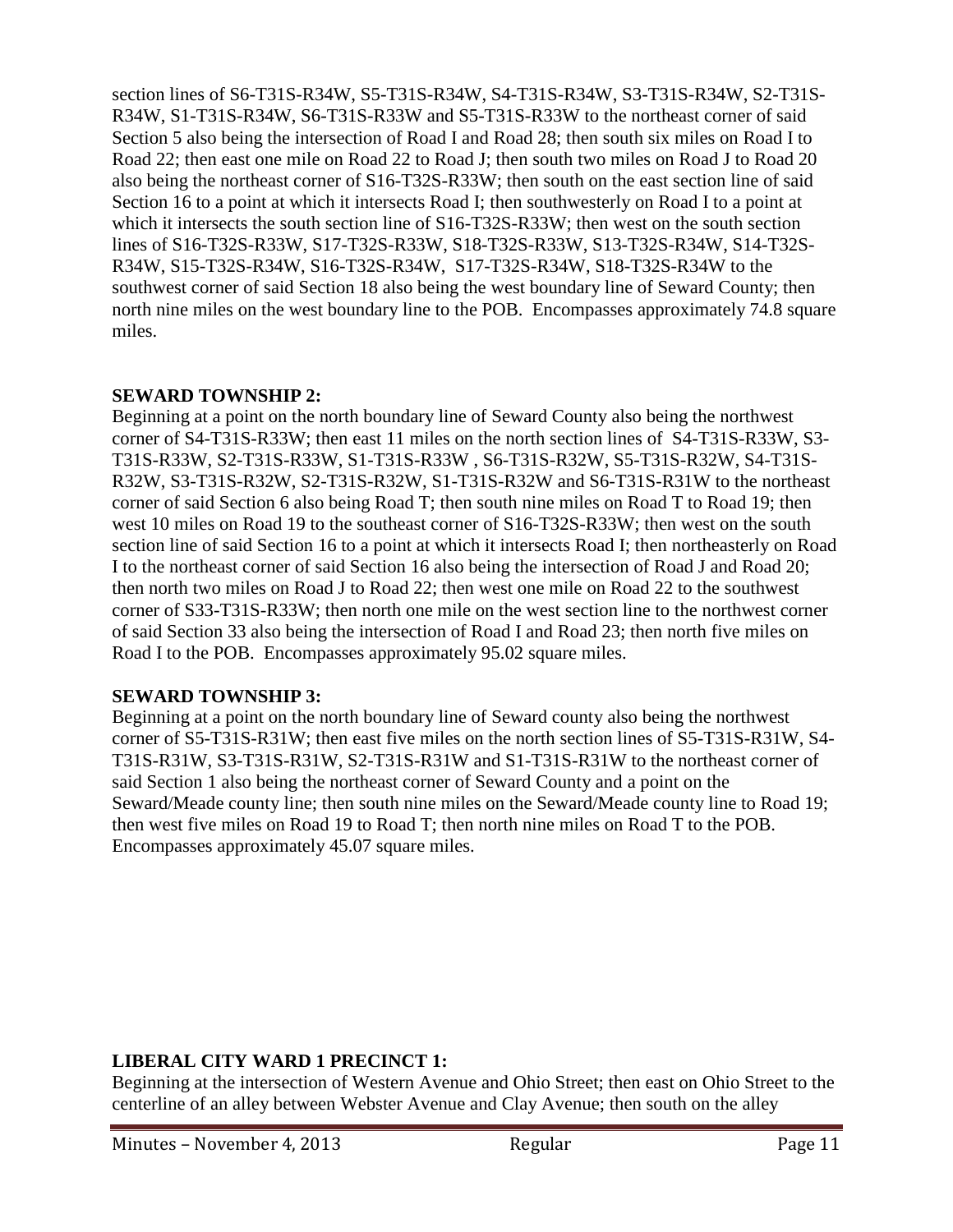centerline to Sunnyside Drive; then east on Sunnyside Drive to Clay Avenue; then south on Clay Avenue to Pancake Boulevard; then east on Pancake Boulevard to Pershing Avenue; then south on Pershing Avenue to Pine Street; then west on Pine Street to Western Avenue; then north on Western Avenue to the POB. Encompasses approximately 0.50 square miles.

### **LIBERAL CITY WARD 1 PRECINCT 2:**

Beginning at the intersection of Pershing Avenue and Pine Street; then east on Pine Street to New York Avenue; then south on New York Avenue to the city limit line; then follow the city limit line to Country Estates Road; then follow the city limit line to a point at which it intersects Bluebell Road; then follow the city limit line to a point at which it intersects Country Estates Road; then north on the city limit line to a point at which it intersect the centerline of the main track of the railroad; then southwesterly on the centerline of the main track of the railroad to a point, that point being an assumed intersection of the centerline of the main track of the railroad and Nebraska Avenue; then north on Nebraska Avenue to  $5<sup>th</sup>$  Street; then east on  $5<sup>th</sup>$  Street to the centerline of an alley between Nebraska Avenue and Missouri Avenue; then north on the centerline of the alley to  $6<sup>th</sup>$  Street; then west on  $6<sup>th</sup>$  Street to the centerline of an alley between New York Avenue and Pennsylvania Avenue; then south on the centerline of the alley to  $5<sup>th</sup>$ Street; then east on  $5<sup>th</sup>$  Street to New York Avenue; then south on New York Avenue to  $4<sup>th</sup>$ Street; then west on 4<sup>th</sup> Street to Kansas Avenue; then north on Kansas Avenue to 5<sup>th</sup> Street; then west on 5<sup>th</sup> Street to the centerline of an alley between Grant Avenue and Sherman Avenue; then south on the centerline of the alley to  $4<sup>th</sup>$  Street; then west on  $4<sup>th</sup>$  Street to Pershing Avenue; then south on Pershing Avenue to Ohio Street; then west on Ohio Street to the centerline of an alley between Clay Avenue and Webster Avenue; then south on the centerline of the alley to Sunnyside Drive; then east on Sunnyside Drive to Clay Avenue; then south on Clay Avenue to Pancake Boulevard; then east on Pancake Boulevard to Pershing Avenue; then south on Pershing Avenue to the POB. Encompasses approximately 2.18 square miles.

# **LIBERAL CITY WARD 1 PRECINCT 3:**

Beginning at the intersection of Pine Street and New York Avenue; then west on Pine Street to Western Avenue; then north on Western Avenue to a point at which it intersects the south right of way line of Hwy 54; then southwesterly on the south right of way line of Hwy 54 to a point at which it intersects the city limit line; then follow the city limit line to a point at which it intersects New York Avenue; then north on New York Avenue to the POB. Encompasses approximately 0.45 square miles.

#### **LIBERAL CITY WARD 2:**

Beginning at the intersection of  $15<sup>th</sup>$  Street and Prospect Avenue; then east on  $15<sup>th</sup>$  Street to Pershing Avenue; then south on Pershing Avenue to  $10^{th}$  Street; then east on  $10^{th}$  Street to the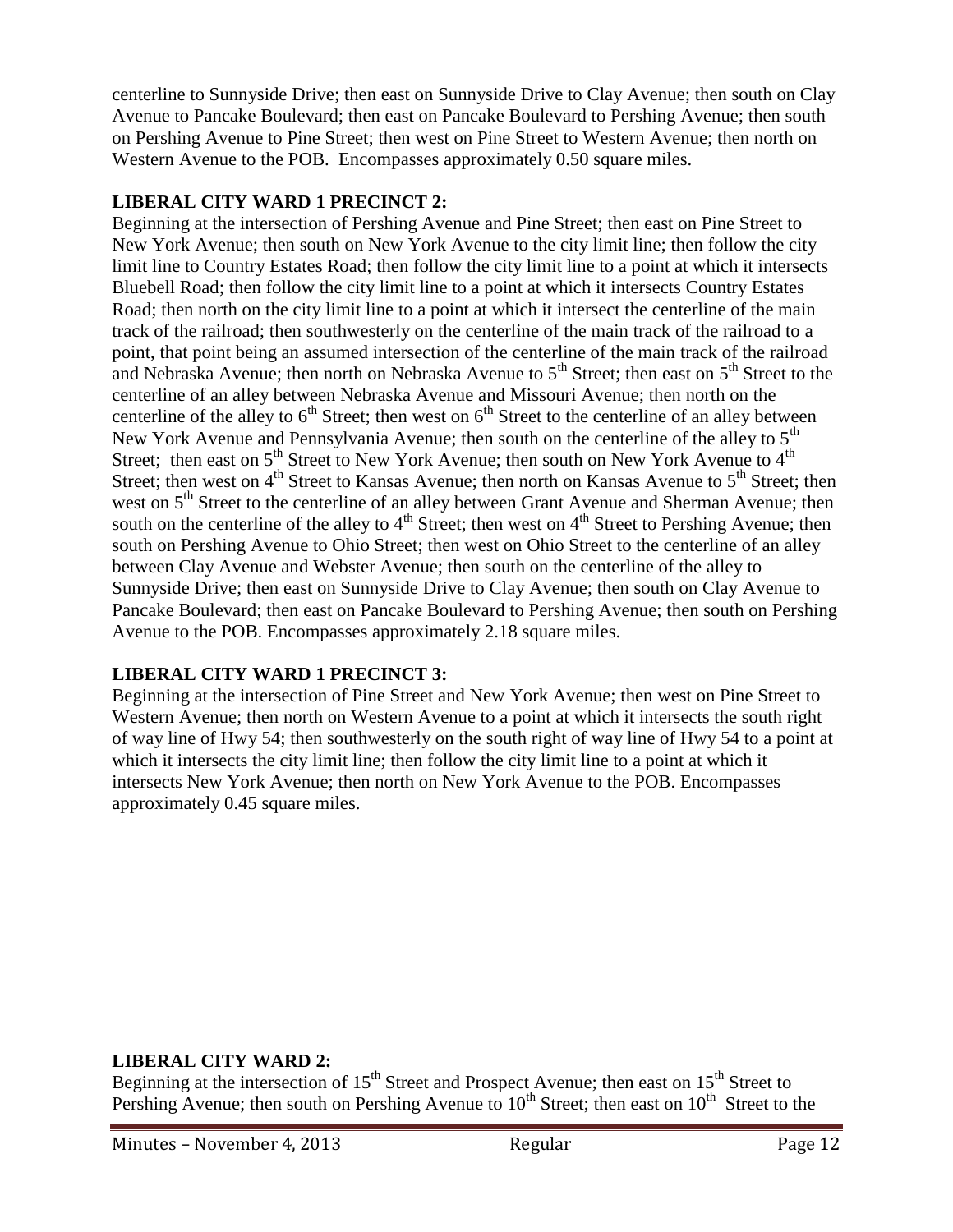centerline of an alley between Pershing Avenue and Sherman Avenue; then south on the centerline of the alley to  $9<sup>th</sup>$  Street; then east on  $9<sup>th</sup>$  Street to the centerline of an alley between Sherman Avenue and Grant Avenue; then south on the centerline of the alley to  $4<sup>th</sup>$  Street; then west on  $4<sup>th</sup>$  Street to Pershing Avenue; then south on Pershing Avenue to Ohio Street; then west on Ohio Street to Western Avenue; then north on Western Avenue to  $2<sup>nd</sup>$  Street; then east on  $2<sup>nd</sup>$ Street to Clay Avenue; then north on Clay Avenue to  $11<sup>th</sup>$  Street; then east on  $11<sup>th</sup>$  Street to Prospect Avenue; then north on Prospect Avenue to the POB. Encompasses approximately 0.38 square miles.

### **LIBERAL CITY WARD 3:**

Beginning at the intersection of Kansas Avenue and  $15<sup>th</sup>$  Street; then north on Kansas Avenue to a point at which it intersects the city limit line; then follow the city limit line to a point at which it intersects the centerline of the main track of the railroad; then southwesterly on the centerline of the main track of the railroad to a point, that point being an assumed intersection of the centerline of the main track of the railroad and Nebraska Avenue; then north on Nebraska Avenue to  $5<sup>th</sup>$  Street; then east on  $5<sup>th</sup>$  Street to the centerline of an alley between Nebraska Avenue and Missouri Avenue; then north on the centerline of the alley to  $6<sup>th</sup>$  Street; then west on 6<sup>th</sup> Street to the centerline of an alley between New York Avenue and Pennsylvania Avenue; then south on the centerline of the alley to  $5<sup>th</sup>$  Street; then east on  $5<sup>th</sup>$  Street to New York Avenue; then south on New York Avenue to  $4<sup>th</sup>$  Street; then west on  $4<sup>th</sup>$  Street to Kansas Avenue; then north on Kansas Avenue to  $5<sup>th</sup>$  Street; then west on  $5<sup>th</sup>$  Street to the centerline of an alley between Grant Avenue and Sherman Avenue; then north on the centerline of the alley to  $9<sup>th</sup>$ Street; then west on  $9<sup>th</sup>$  Street to the centerline of an alley between Sherman Avenue and Pershing Avenue; then north on the centerline of the alley to  $10^{th}$  Street; then west on  $10^{th}$  Street to Pershing Avenue; then north on Pershing Avenue to  $15<sup>th</sup>$  Street; then east on  $15<sup>th</sup>$  Street to the POB. Excluding Liberal Township Exclave 2 and 3. Encompasses approximately 3.03 square miles.

# **LIBERAL CITY WARD 4:**

Beginning at the intersection of Western Avenue and Westhaven Drive; then east on Westhaven Drive to Clay Avenue; then south on Clay Avenue to  $7<sup>th</sup>$  Street; then west on  $7<sup>th</sup>$  Street to Western Avenue; then north on Western Avenue to the POB. Encompasses approximately 0.25 square miles.

#### **LIBERAL CITY WARD 5:**

Beginning at the intersection of Western Avenue and  $7<sup>th</sup>$  Street; then east on  $7<sup>th</sup>$  Street to Clay Avenue; then south on Clay Avenue to  $2<sup>nd</sup>$  Street; then west on  $2<sup>nd</sup>$  Street to Western Avenue;